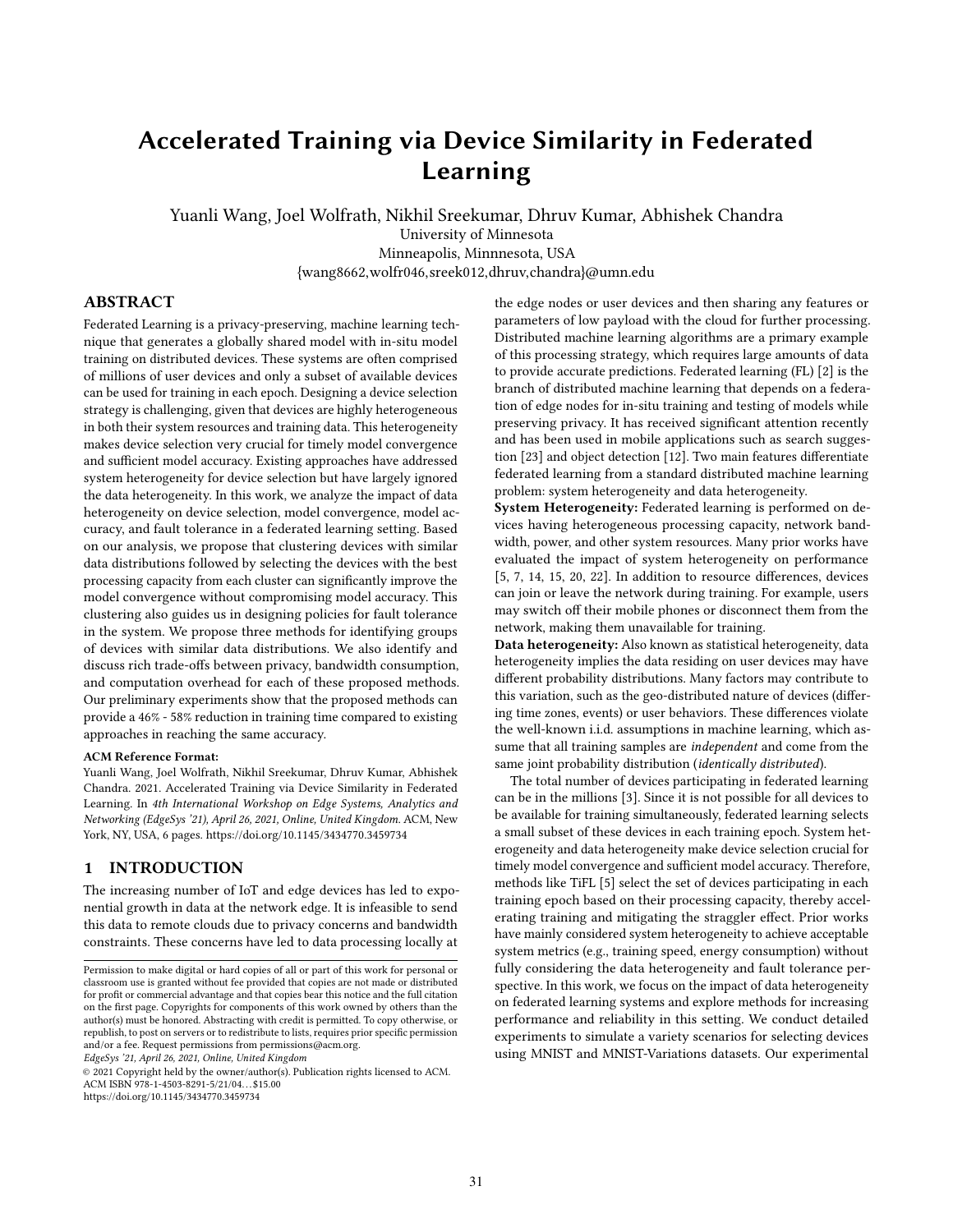analysis demonstrates that data heterogeneity can have a significant impact on overall system performance. These results raise several research questions, including:

- (1) How can we measure and quantify data heterogeneity or data similarity across multiple devices?
- (2) How do we develop methods for device selection based on the quantified data heterogeneity, and how does system heterogeneity fit into the picture?
- (3) How can we leverage data similarity/heterogeneity to improve the fault tolerance of the system?
- (4) What are the various trade-offs for privacy, bandwidth consumption, computation overhead, training accuracy, and training speed associated with the device selection methods?

To address these questions, we propose methods for device selection that leverage the local data distributions. Our preliminary experiments show that the proposed methods can provide a 46% - 58% reduction in training time compared to existing approaches in reaching the same accuracy.

#### 2 BACKGROUND AND RELATED WORK

Federated Learning (FL) [\[2\]](#page-5-1) allows collaborative learning of a prediction model at user devices while preserving privacy, ownership, and locality of data. The concept enforces "bring code to data" by training models with local data on devices. During training, each participating device generates a locally optimal model update, which is propagated to the central server and systematically combined with updates from other devices to get the global update. This global update is then shared with the participating devices to further improve their local models. This sharing of model updates between central server and user devices happens over multiple iterations until model convergence is achieved. Since each device utilizes its local data for model training, FL is able to provide a personalized experience to each user. This experience, along with low latency, less power consumption, and privacy preservation has made FL very attractive in recent years. At the same time, the volatility of user devices and heterogeneity in their processing capacity, storage, network and data are some of the challenges which should be addressed in order to to build a robust FL system.

Model training in FL involves selecting a subset of devices out of the complete population of user devices. The presence of system and data heterogeneity makes device selection an important task in FL. The existing approaches for FL select devices based on random sampling [\[3,](#page-5-10) [6\]](#page-5-11) or system heterogeneity [\[5\]](#page-5-4). Google recently released the design of their large scale federated learning system employed in production environment [\[3\]](#page-5-10). Their system first identifies the eligible devices which are idle, connected to a charging source and unmetered network (such as Wifi). Then, it randomly selects a target number of devices out of the complete set of eligible devices. TiFL [\[5\]](#page-5-4) selects the set of devices participating in training in each iteration based on their computational speed to accelerate training and mitigate straggler effect.

Data heterogeneity across devices/locations is a significant challenge for decentralized learning systems [\[13,](#page-5-12) [17\]](#page-5-13). Many of the existing decentralized algorithms see a loss in accuracy when trained using heterogeneous or skewed data [\[6,](#page-5-11) [11,](#page-5-14) [16\]](#page-5-15). In FL, selection of

devices based on random sampling or system heterogeneity can lead to high skewness as each user can potentially have a distinct data generation pattern. Hence, it is important to consider data heterogeneity while designing device selection policy.

Federated multi-task learning [\[9\]](#page-5-16) utilizes multi-task learning [\[8\]](#page-5-17) to model the relationships between different device data distributions so as to handle data heterogeneity. But this approach is not applicable to general non-convex deep learning models. Oort [\[21\]](#page-5-18) selects devices based on processing power and highest utility. The cherry-picking of clients based on utility (highest loss during training) improves the convergence rate of FL models. We build upon this utility based selection method in one of the proposed methods in this work.

# <span id="page-1-0"></span>3 IMPACT OF DATA HETEROGENEITY

We first examine the impact of data heterogeneity on selecting devices during training in federated learning, especially at the edge. More specifically, we try to understand which subset of devices should be selected for training to ensure high accuracy while accelerating training speed and achieving fault tolerance. To that end, we conduct detailed experiments to simulate various scenarios using two datasets, and the LEAF framework [\[4\]](#page-5-19). Each dataset has a different type of data heterogeneity:

- Data heterogeneity on class labels. Here, different devices have a different distribution of class labels. For this, we use MNIST dataset [\[10\]](#page-5-20). All the images are 28x28 pixels hand-writing numbers labeled from [0-9].
- Data heterogeneity within the same class. Here, different devices have different data distributions for the same class. For example, users may write the same digit with different styles. For this, we use the MNIST Variations dataset[\[1\]](#page-5-21), which has five different styles for each number.

For each of the two types of heterogeneity, we divide the dataset into 100 partitions and each partition is assigned to one client. We randomly select 20 clients from these 100 clients for each training epoch. We extend the distributed federated learning framework LEAF to simulate different drop patterns.

Model. We use the same Convolutional Neural Network model that is presented in LEAF. The overall accuracy is the average of the test accuracy on all devices across 1000 epochs. Wherever required, we also measure the accuracy on each device separately. Given this framework, we now turn our attention to various scenarios for device selection.

#### 3.1 Intermittent availability of devices

In a real environment, edge devices, like mobile phones, may initially participate in training but leave after some epochs due to lack of power supply, network disconnection, or other disruption. We simulate this by dropping some devices from some training epochs while ensuring that every device has participated in at least one epoch. We use the MNIST dataset for evaluation. We adopt the setting from Zhao et al. [\[24\]](#page-5-22) to ensure that each device contains data from at most two classes. We drop 0, 5, or 15 clients out of 20 clients in each epoch and plot the global model's overall accuracy on 100 clients after each training epoch in Fig. [1.](#page-2-0)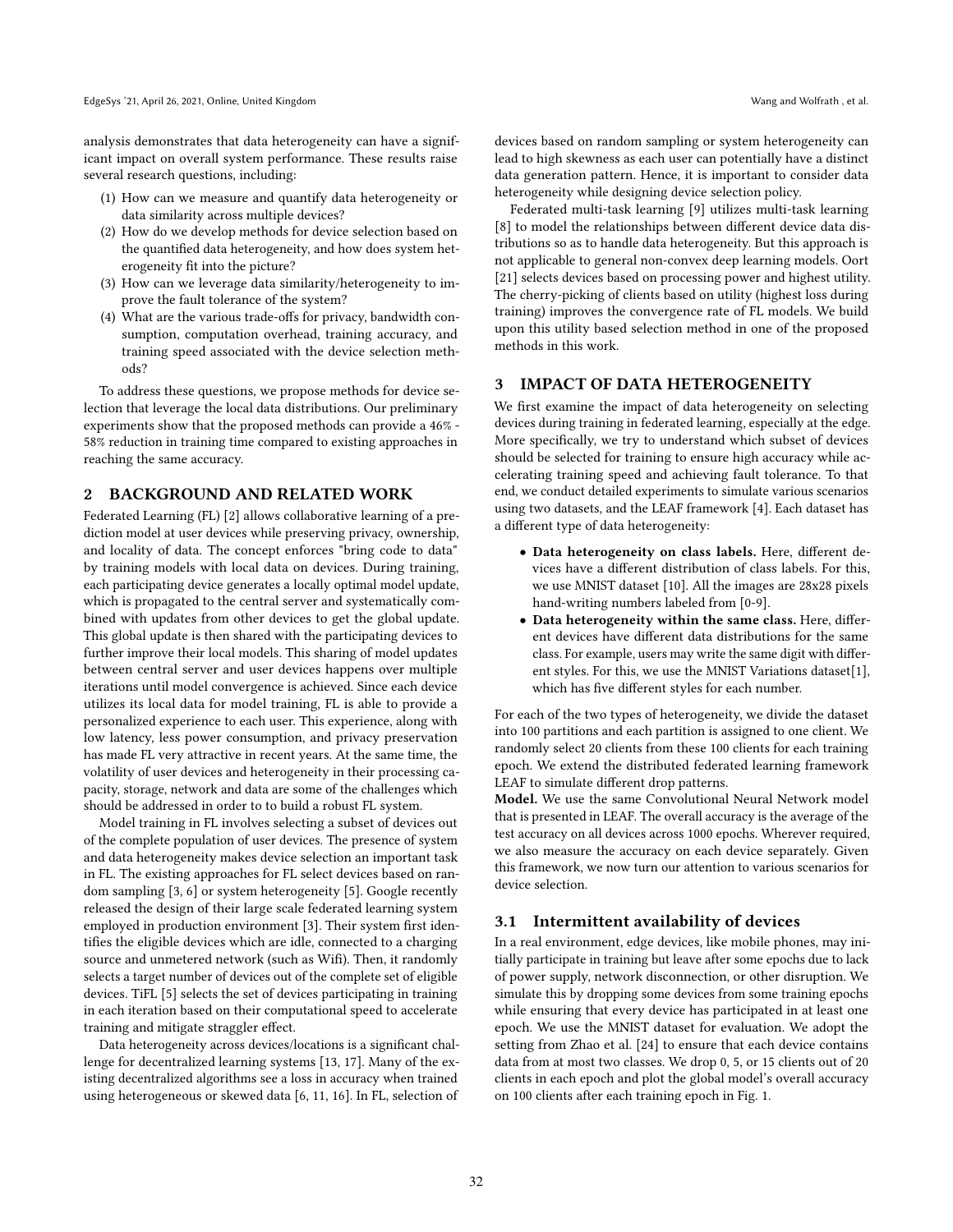Accelerated Training via Device Similarity in Federated Learning **EdgeSys** '21, April 26, 2021, Online, United Kingdom

<span id="page-2-0"></span>

Figure 1: Accuracy of each epoch when devices drop intermittently

Observation. In Fig. [1,](#page-2-0) we see that intermittently dropping devices do not significantly impact the overall accuracy. During the initial phases of training, there is more variation in the accuracy for scenarios where the devices are dropped. However, as the training progresses, the variation continues to reduce, eventually becoming insignificant.

Conclusion. This result shows that federated learning is robust to the intermittent dropping of devices. Hence, we may not need a specially designed fault tolerance policy for such cases.

#### 3.2 Permanent dropping of devices

In real environments, due to system heterogeneity, some devices might be significantly slower than others. Therefore, existing systems such as TiFL [\[5\]](#page-5-4) partition and select devices based on system metrics (e.g., training speed). There is a possibility that the slower devices may never get an opportunity to participate in training. To simulate this scenario, we pre-select the set of devices which can participate in the training. Then, in each training epoch, we only select the devices from this pre-selected set. Effectively, this leads to some devices not participating in the full training.

3.2.1 Data heterogeneity on class labels. We adopt the setting from Zhao et al. [\[24\]](#page-5-22) to partition 100 clients into 10 groups. Each group contains ten clients and will be assigned, two classes. We ensure that a device in any group will have training data only from the two classes assigned to that group, as shown in Table [1.](#page-2-1) We implement two dropping policies: 1) randomly pre-select some clients to drop 2) pre-select an entire group of devices to drop. For each policy, we drop 80 out of 100 devices and measure the trained global model's accuracy on the local test dataset of each device. The results are shown in Fig. [2.](#page-2-2)

<span id="page-2-1"></span>

|  | Table 1: Partition of training data on 100 devices |  |  |  |  |  |
|--|----------------------------------------------------|--|--|--|--|--|
|--|----------------------------------------------------|--|--|--|--|--|

| Device Group No. |     |     |     |  |
|------------------|-----|-----|-----|--|
| <b>Classes</b>   | 6.7 | 1.4 | 5.9 |  |
| Device Group No. |     |     |     |  |
| <b>Classes</b>   | 2,5 | 6,8 | 0.9 |  |

Observation. In Fig. [2](#page-2-2) Top, there is no drop in accuracy for any group. We conclude that if at least one client from each group participates in training, the accuracy of all devices in this group can be guaranteed. In Fig. [2](#page-2-2) Bottom, we see that the groups which have been dropped completely experience a significant drop in accuracy. The accuracy drop for dropped groups that have some of their class labels in participating groups is less than the groups whose class labels are not present in any of the participating groups.

<span id="page-2-2"></span>

Figure 2: Top: Devices are randomly dropped permanently Bottom: Drop entire groups of devices permanently

3.2.2 Data heterogeneity within the class labels. We further consider data heterogeneity within the same class. In this experiment, we partition 100 clients into five groups. Each group contains 20 clients. All devices have all the class labels, but the devices are grouped by different image styles from MNIST Variations Dataset (See Table [2\)](#page-2-3).

<span id="page-2-3"></span>Table 2: Partition of training data on 100 devices

| Device | $\Omega$     |              | $\overline{2}$ | 3            |              |
|--------|--------------|--------------|----------------|--------------|--------------|
| Group  |              |              |                |              |              |
| No.    |              |              |                |              |              |
| Style  | basic        | Rotated      | <b>MNIST</b>   | Rotated      | <b>MNIST</b> |
|        | <b>MNIST</b> | <b>MNIST</b> | + back-        | <b>MNIST</b> | ran-<br>$+$  |
|        |              | + back-      | ground         |              | dom          |
|        |              | ground       | images         |              | back-        |
|        |              | images       |                |              | ground       |

Observation. We dropped 90 clients and only left ten clients from the basic MNIST group. The evaluation result is shown in Fig. [3.](#page-2-4) The result shows that only the basic MNIST group achieved good accuracy while other groups experience varying drops in accuracy. We conclude that data heterogeneity within the same class label has a similar impact as in previous experiments.

<span id="page-2-4"></span>

#### Figure 3: Average accuracy and participation rate of each group

Conclusion. Based on our analysis, we note the following:

- Federated learning is quite robust to the intermittent dropping of devices.
- The accuracy for a permanently dropped device will not drop as long as its data distribution is represented by some other devices participating in the training process.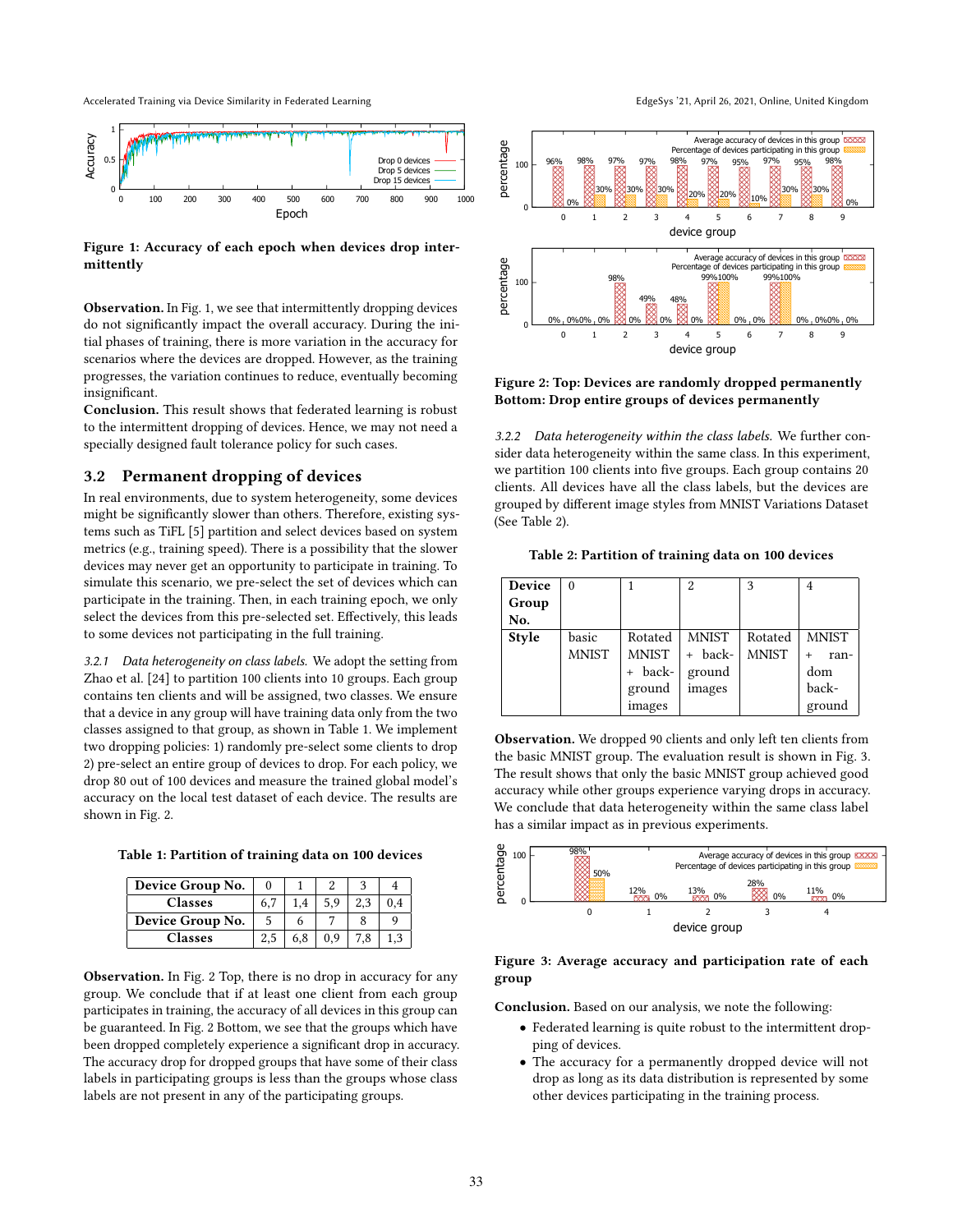EdgeSys '21, April 26, 2021, Online, United Kingdom Wang and Wolfrath , et al.

<span id="page-3-0"></span>

Figure 4: Data similarity across devices can be exploited for accelerated learning

We conclude that utilizing statistical metrics (along with system metrics) can significantly improve the performance and reliability in federated learning without any loss in accuracy.

# 4 EXPLOITING DATA HETEROGENEITY

We have shown that data heterogeneity can have a substantial impact on model accuracy. This impact is due to the violation of the i.i.d. assumption, which requires that the data residing on all edge devices is independently drawn from the same joint probability distribution. While this assumption offers nice theoretical guarantees, it is scarcely realized in practice. In this work, we seek to exploit this data heterogeneity in order to accelerate model training. To achieve this, we propose that each device asynchronously send a summary of its local data to the central node, where comparisons will be performed between these summaries to identify devices with similar data distributions. Note that the summary choice will depend on each user's performance and privacy preferences, as typical federated learning systems assume no user data leaves the edge devices.

Once the central node understands the data similarities between devices, we can leverage that information to perform training on a smaller, faster subset of the available devices. For example, if two devices,  $D_i$ , and  $D_j$  have very similar data distributions, the central node can simply schedule model training on the faster device each epoch. In this way, we can accelerate training by identifying subsets of devices with "sufficiently similar" data distributions. In the previous section, we showed that it might not be necessary to include all devices in training if the data distribution is already represented on another device. Accomplishing this objective boils down to obtaining reasonable estimates of the data distributions and computing similarity measures between them. We consider several different data summaries which could be used to accelerate training in this setting. We also discuss the bandwidth and privacy implications associated with each data summary.

Objective: Our goal is to develop methods for identifying devices with similar data distributions. Fig. [4](#page-3-0) illustrates this process where the central node identifies devices with similar local data distributions. We simultaneously consider the privacy implications associated with each method, which is of primary importance in federated learning settings. We introduce a general model for leveraging user data to compare devices and make optimizations. To motivate our framework, consider the task of training a multiclass classifier in a

federated learning setting. Define:

$$
\mathcal{Z}_i = \{ (X_{i,1}, y_{i,1}), (X_{i,2}, y_{i,2}), \dots, (X_{i,n_i}, y_{i,n_i}) \}
$$

to represent the training data available at each device *i*. Here,  $X_i$  is the matrix of input feature vectors and  $y_i$  is the associated vector of class labels. Then, each method must define and implement the following components:

- 1. A function  $\mathcal{S}(\mathcal{Z}_i)$  which is run on each client device. This function takes the local dataset  $Z_i$  as input and produces a summary or distribution over the dataset which will be sent to the central node.
- 2. A distance function  $d(S(\mathcal{Z}_a), S(\mathcal{Z}_b))$  which computes how different the summaries of  $\mathcal{Z}_a$  and  $\mathcal{Z}_b$  are.

The efficacy of each method depends on the selections of  $S$  and , while the privacy properties of the method depend solely on the selection of S. Our framework proceeds by having each client device compute  $\mathcal{S}(\mathcal{Z}_i)$  and send it to the central server, where Algorithm [1](#page-3-1) is executed. This algorithm groups devices by their data distribution and performs training on the fastest device in each grouping; however, this could easily be extended to selecting the top  $k$  devices from each group, or all devices that exceed a certain performance threshold.

| <b>Algorithm 1:</b> Server task for device selection                                                                                                                                                                                                                                                                                           |
|------------------------------------------------------------------------------------------------------------------------------------------------------------------------------------------------------------------------------------------------------------------------------------------------------------------------------------------------|
| <b>Input:</b> Device summaries $S(Z_i)$ , distance function d                                                                                                                                                                                                                                                                                  |
| <b>Result:</b> Devices for Training this Epoch                                                                                                                                                                                                                                                                                                 |
| distMatrix $\leftarrow$ Pairwise differences, $d(S(\mathcal{Z}_i), S(\mathcal{Z}_i))$<br>$groups \leftarrow$ Clustered devices based on <i>distMatrix</i><br>$devices \leftarrow \text{empty list}$<br>for group in groups do<br>insert( <i>devices</i> , $\langle$ fastest device in <i>group</i> $\langle$ )<br>end<br>return <i>devices</i> |

<span id="page-3-1"></span>In order to motivate our selections for  $S$ , we consider multiple ways in which the data at each device may fail to meet the i.i.d. assumptions. If the i.i.d. assumptions hold, then we can assume that all of the data generated on each device comes from some shared, joint probability distribution,  $p(X, y)$ . Taking this a step further, we can factor the joint distribution as follows:

$$
p(X, y) = p(y) p(X | y)
$$

which implies that the i.i.d. assumption only holds if  $p(y_a) = p(y_b)$ and  $p(X_a | y_a) = p(X_b | y_b)$  for all devices a, b [\[19\]](#page-5-23). Our method seeks to group devices by how similar their data is, i.e., which devices are likely to share a joint distribution over  $X$  and  $y$ . We consider each part of the factored joint distribution in order to estimate this. When violations of the i.i.d. assumption occur, we should be able to detect and leverage them assuming some devices have shared joint distributions, even if it is not shared across all devices.

**Method 1 - Distribution of Class Labels,**  $p(y_i)$ : As previously stated, if devices have different marginal distributions of class labels, they violate the i.i.d. assumptions. So we can attempt to use our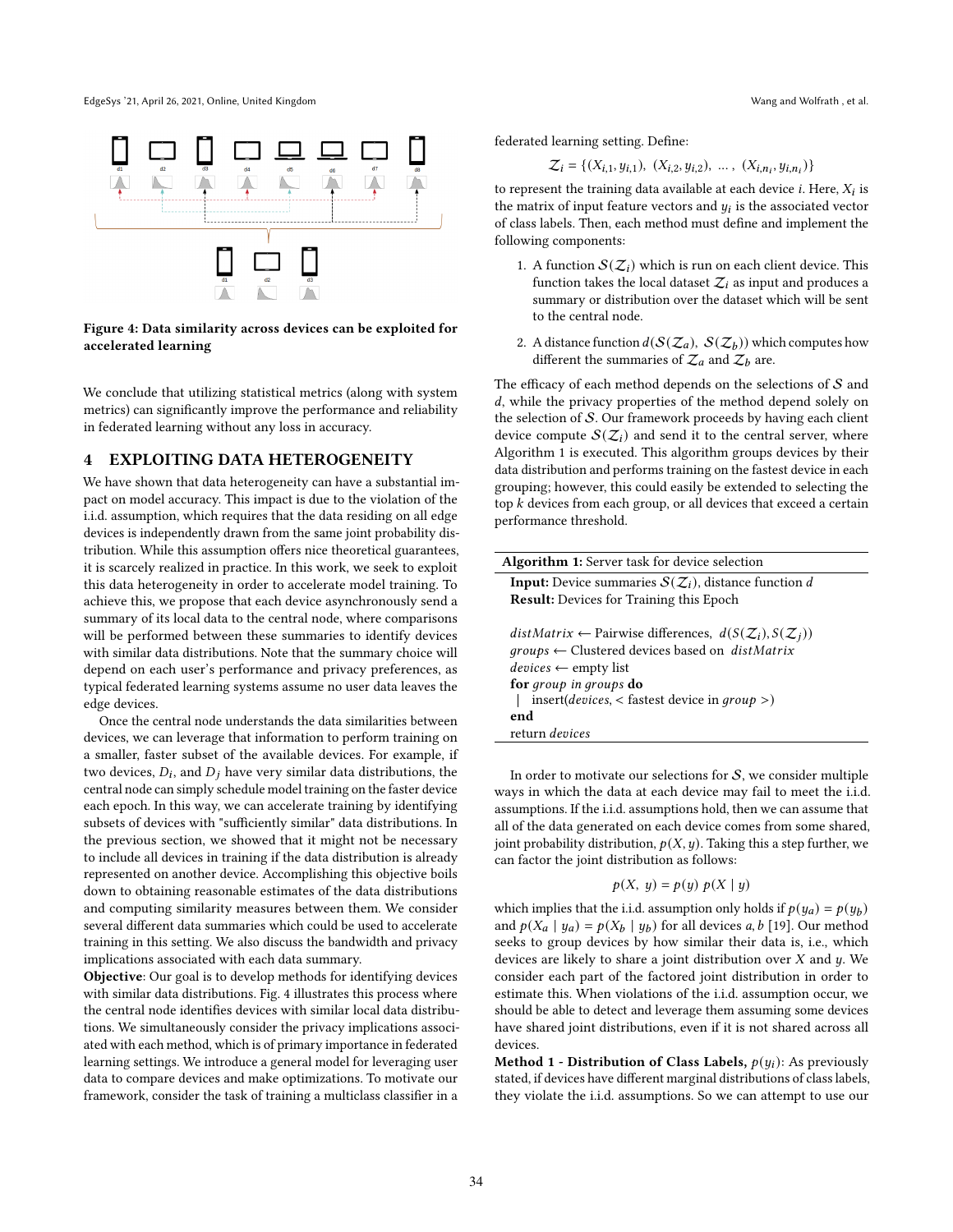Accelerated Training via Device Similarity in Federated Learning **EdgeSys** '21, April 26, 2021, Online, United Kingdom

framework to expedite the training process by letting  $S = p(y_i)$ , the probability mass function over the class labels. We define our distance function  $d$  to be the Hellinger distance [\[18\]](#page-5-24), given by:

$$
H(\mathcal{S}(\mathcal{Z}_a),\ \mathcal{S}(\mathcal{Z}_b)) = \frac{1}{\sqrt{2}} \|\sqrt{\mathcal{S}(\mathcal{Z}_a)} - \sqrt{\mathcal{S}(\mathcal{Z}_b)}\|_2
$$

This distance function has a few desirable properties for our application, including the tolerance for zero entries in the probability mass function and a bounded output, i.e.,

$$
0 \leq H(\mathcal{S}(\mathcal{Z}_a), \ \mathcal{S}(\mathcal{Z}_b)) \leq 1
$$

For this summary, we assume there are a finite number of class labels  $m < \infty$ . Therefore, the data size required to send this probability mass function over the network is  $\Theta(m)$ . Once each device sends its class label distribution to the central server, we can group devices based on how similar their label distributions are and attempt to optimize the training process based on that information.

Method 2 - Conditional Data Distribution,  $p(X_i \mid y_i)$ : This strategy considers using the data distribution conditioned on the class label as a summary of the local data, i.e.,  $S = p(X_i|y_i)$ . Sending this distribution exactly over the network presents problems in practice, especially if we are dealing with a continuous feature space. For example, if we have a 28x28 image, our conditional distribution is over a 784-dimensional vector space. We propose a couple of ways to handle the curse of dimensionality in this case:

- Instead of sending a huge distribution over the network, send a point estimate for the mean vector instead. This would simply be a single 784 dimensional vector for each class label, which would provide slightly stronger privacy when compared to a full distribution.
- Alternatively, we could reduce the dimension of the feature space. In this case, we might consider generating a new feature space (e.g. by using the relative frequency of individual pixel values as our features, we could reduce the dimension down to 256).

In our implementation, we performed a simple transformation of the pixel data. We reduce the dimension down to 256 by computing the relative frequency of each pixel value and then send this 256 dimensional vector across the network for each of the  $m$  labels. This summary produces a frequency distribution over the pixel values, which we then compare using the Hellinger Distance.

Method 3 - Loss based selection: This method was partially outlined in previous works [\[21\]](#page-5-18); here we show how it fits within our larger framework. The loss-based approach hypothesizes that devices that have similar empirical losses have similar underlying data distributions. There are certainly some situations in which this assumption does not hold, but it is a reasonable heuristic that we use for comparison. Here, we define  $S$  to be the empirical loss observed using the local device data on the global model. Then, the central server can simply let  $d$  be the absolute difference between the losses observed at each device.

We aggregate a handful of implications for each of the methods in Table [3.](#page-4-0) It shows the trade-offs we explored when estimating data similarity across devices with each method. Here, we assume there are  $n_i$  records at each device, which are used to perform

classification across  $m$  possible labels. If dimensionality reduction is used for  $p(X_i|y_i)$ , we let  $s_i$  denote the dimension of the summary. The table highlights the fact that each of these methods comes with implications for the data privacy and the amount of data we are required to send.

| Data Sent from each Device     | Data Size         | Privacy             |
|--------------------------------|-------------------|---------------------|
| Random                         | None              | Complete<br>Privacy |
| $p(y_i)$                       | $\Theta(m_i)$     | Partial             |
| $p(X_i   y_i)$                 | $\Theta(s_i m_i)$ | Partial             |
| Empirical Loss on Global Model | $\Theta(1)$       | Stronger<br>Privacy |

<span id="page-4-0"></span>Table 3: Trade-offs for various Dependence Estimates

## 5 EVALUATION

In order to evaluate the efficacy of our approach, we performed experiments with each of our proposed policies along with a random selection policy and a loss-based policy as previously discussed.

Dataset generation and device simulation: We used the MNIST handwritten digits dataset [\[10\]](#page-5-20) as the basis for generating local training data for each device. There are  $m = 10$  class labels in this dataset, representing the numbers 0-9. In order to simulate devices with similar data distributions, we allocate  $x$ % of data to a majority label, while the remaining  $(100 - x)$ % data to three random labels, per device. For our experiments, we choose  $x = 91\%$  while the remaining three labels get 5%, 3% and 1% respectively.

We simulated 20 devices (2 for each class label with one being slow and other fast) and then evaluated each of the proposed methods against this partitioned dataset. The difference between fast and slow devices was simulated using a sleep function, where slow devices took 4x longer to finish each epoch.

Figure [5](#page-5-25) shows the performance of each of the proposed methods along with a baseline strategy which randomly selects devices for participation in each epoch. Table [4](#page-5-26) shows the exact time to convergence for each method along with the relative performance compared to the random selection policy. All of the proposed methods readily outperform the random selection policy. The fastest method uses the marginal distribution of class labels,  $p(y_i)$ , as the summary and reduced the training time by 58% relative to the random strategy. The conditional data distribution summary,  $p(X_i|y_i)$ , obtains almost the same performance as  $p(y_i)$ . We suspect the difference is due to the slight increase in complexity required to compute this summary. The strategy based on empirical loss was also substantially better than the random strategy with a reduced training time of 46%. While this did not perform quite as well as the other summary methods, it does have better privacy properties.

#### 6 DISCUSSION

In section [1,](#page-0-0) we posed multiple research questions regarding data heterogeneity in federated learning. We show that by quantifying this heterogeneity, devices can be clustered based on the similarity of their data distributions. However, practitioners must carefully consider the exact choice of data summary, given the privacy and